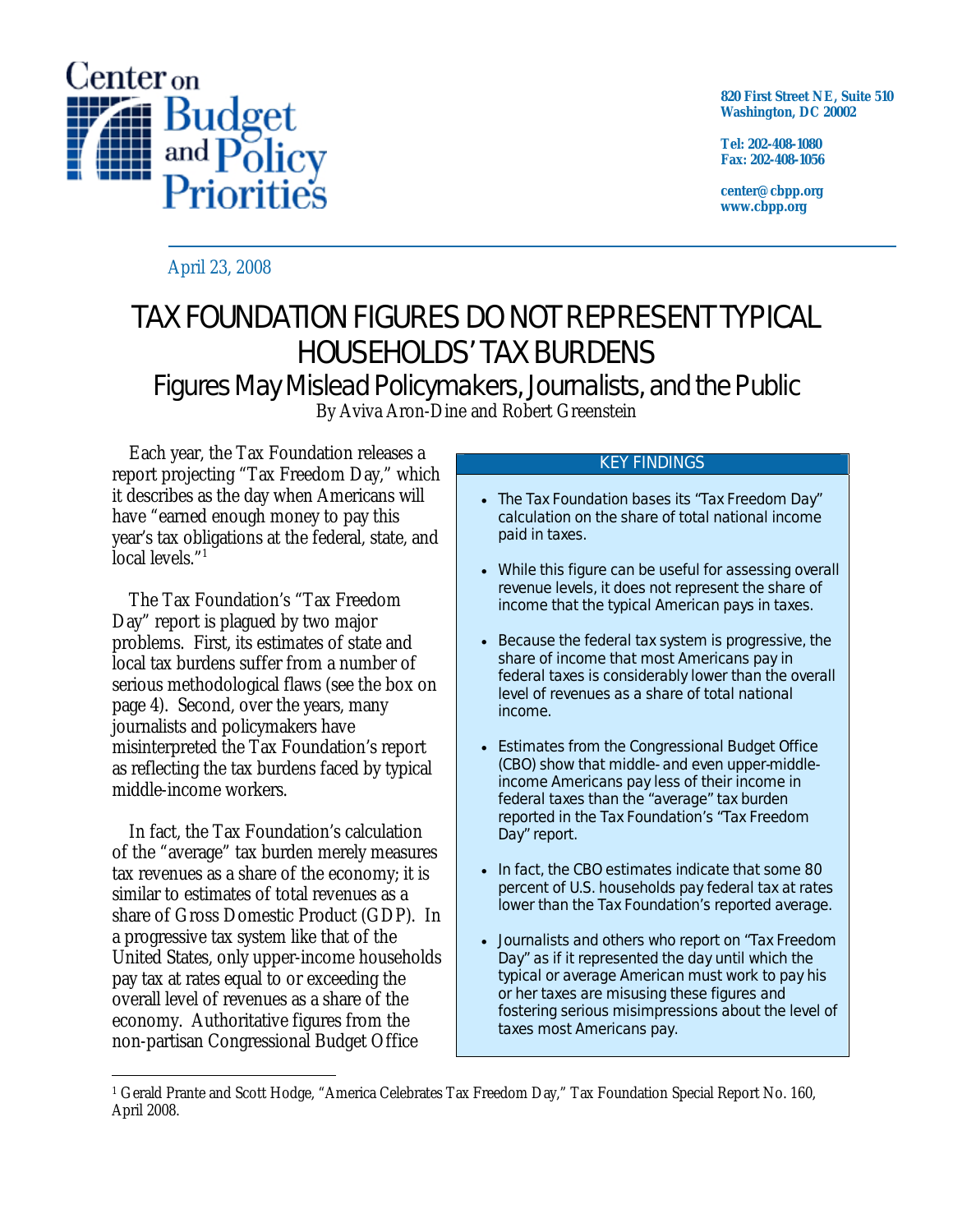show that middle- and even upper-middle-income Americans pay a considerably smaller share of their income in taxes than the Tax Foundation report implies. The CBO data suggest that 80 percent of U.S. households pay federal tax at a lower rate than the Tax Foundation's estimated "average" federal tax burden.

 The Tax Foundation itself acknowledges this issue in a methodology paper accompanying its report, pointing out that its estimates reflect the "average tax burden for the economy as a whole, rather than for specific subgroups of taxpayers."<sup>2</sup> Journalists and others who report on "Tax Freedom Day" as if it represented the day until which the typical or average American must work to pay his or her taxes are misusing these figures and fostering serious misimpressions about the level of taxes most Americans pay.

# **Tax Foundation's Federal Tax Rate Estimates Are Driven By High-Income Taxpayers**

 The Tax Foundation's Tax Freedom Day calculation relies on an estimate of what it labels the total effective tax rate: total tax receipts as a share of total national income. $^3$ Included in that estimate is an estimate of the total *federal* effective tax rate.

 The Tax Foundation estimates that in 2005, the federal effective tax rate was 20.2 percent. But as Figure 1 shows, the Congressional Budget Office (CBO) estimates that households in each of the bottom *four* quintiles of the income scale paid *less* than 20.2 percent of their income in federal taxes in 2005. 4 (2005 is the most recent year for which the CBO data are available.) Only households in the top quintile paid a higher amount: 25.5



percent.<sup>5</sup> The CBO estimates suggest that some 80 percent of U.S. households pay a smaller share of their incomes in federal taxes than the overall federal effective tax rate. $^6$ 

4 The Tax Foundation's estimates also differ from CBO's in that the income measure the Tax Foundation uses (NNP) is different than CBO's measure. However, CBO's estimate of total federal taxes divided by total income is quite similar to the Tax Foundation's: in 2005, 20.5 percent as compared with the Tax Foundation's 20.2 percent.

5 In 2005, a family of four needed income of more than \$135,000 to be in the top income quintile.

 $\overline{a}$ 2 See Tax Foundation Staff, "Tax Freedom Day: A Description of Its Calculation and Answers to Some Methodological Questions," Tax Foundation Working Paper No. 3, March 2008.

<sup>3</sup> As its measure of national income, the Tax Foundation uses Net National Product (NNP). In prior years, the Tax Foundation reported its estimates of the federal effective tax rate, but its 2008 report includes only its estimates of total effective tax rates (including state and local taxes). However, its estimate of the federal effective tax rate for 2008 can be derived from its estimates of the total effective tax rate and the share of total tax receipts flowing to the federal government. Specifically, the Tax Foundation reports on page 4 of its analysis that the total effective tax rate for 2008 will be 30.8 percent. On page 1 it asserts Americans will have to work 74 days to pay federal taxes and 113 days to pay all taxes. Multiplying that ratio (74/113) by the total effective tax rate (30.8 percent) yields a federal effective tax rate of 20.2 percent. Estimates for prior-year federal tax burdens are taken from the April 2006 Tax Freedom Day report, the most recent to include federal effective tax rates.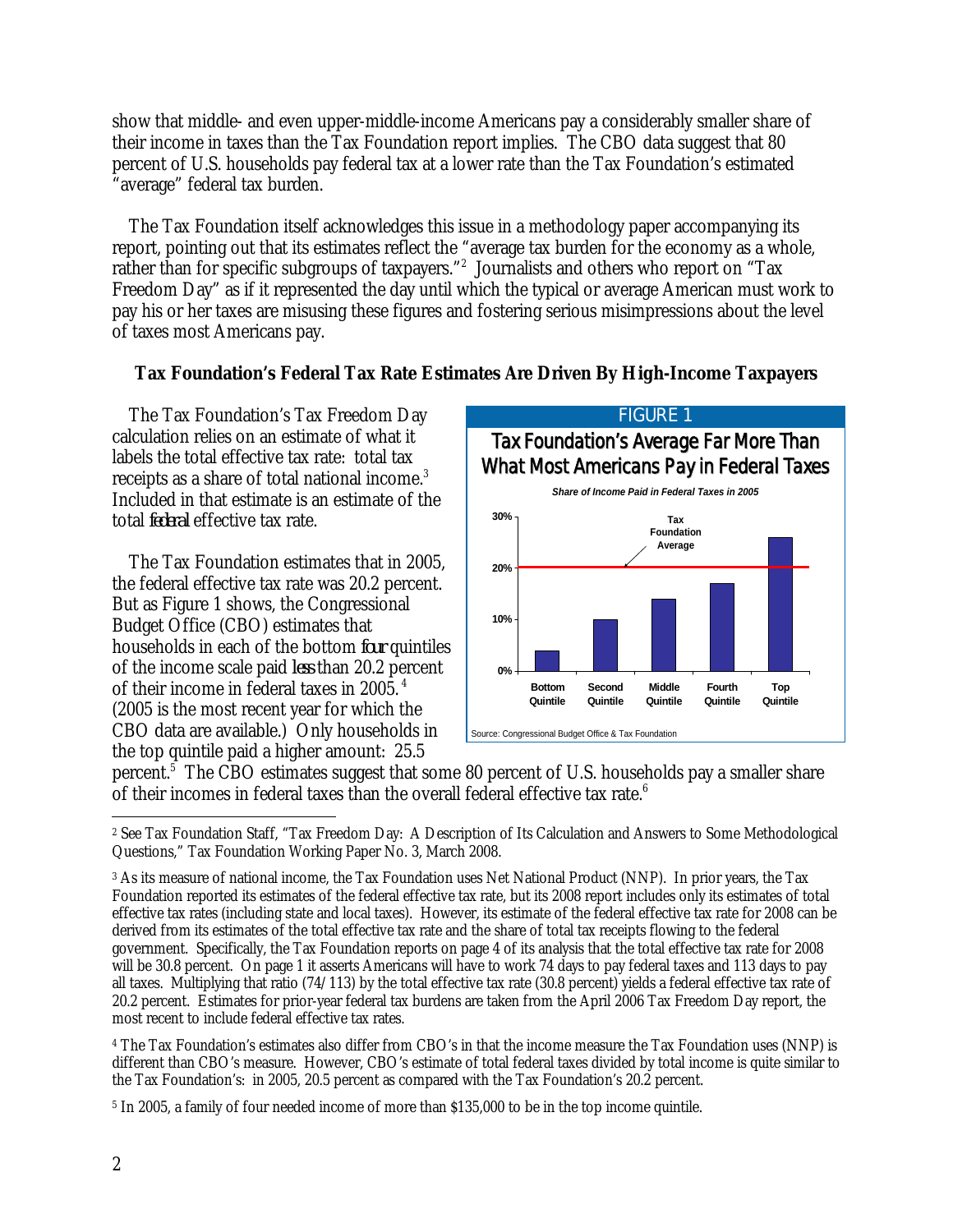The following example shows how the Tax Foundation's methodology can overstate the tax burdens of the typical family. Suppose four families with incomes of \$50,000 each pay \$2,500 in taxes — 5 percent of their income — while one wealthy family with income of \$300,000 pays \$90,000 in taxes — 30 percent of its income. Total income among these five families is \$500,000, and the total amount paid in taxes is \$100,000. Thus, 20 percent of the total income of the five families goes to pay taxes. But the 20 percent figure is highly misleading as an indicator of the typical tax burden for families in this group.

## **Changes in Overall Tax Levels Can Be Driven By Changes in the Distribution of Income**

 In this year's report, the Tax Foundation calls attention to the fact that from 2003 through 2007, its estimate of the total effective tax rate rose each year. The implication is that, over this period, most Americans saw their tax burdens increase significantly as a share of income. In fact, a more likely explanation is growing income inequality.

 As noted above, high-income households pay tax at higher rates. When the share of the nation's income flowing to high-income households increases, a larger share of total income is taxed at these higher rates, and the share of total income paid in taxes consequently increases. This can occur even if each income group's tax rate remains constant or falls.

 For example, between 2004 and 2005, the Tax Foundation estimates that the federal effective tax rate increased from 18.6 percent to 20.2 percent. But the CBO data show that effective tax rates for most income groups were virtually unchanged. A key part of the explanation for the jump in revenues as a share of total income appears to be the large increase in the share of income flowing to high-income households. The share of pre-tax income held by the top 1 percent of households increased from 16.3 percent in 2004 to 18.1 percent in 2005, according to CBO.

### **Tax Foundation's Average Figures Mislead Policymakers and the Press**

To be sure, an average figure like the one calculated by the Tax Foundation can yield useful information. Revenues measured as a share of the economy or as a share of national income is the most reliable metric for comparing revenue levels over time or across countries. The fundamental problem occurs when the tax burden figure that the Tax Foundation calculates is taken to represent the tax burden of the typical American worker.

 For example, in 2006, the *Wall Street Journal* wrote, "The Tax Foundation reports that the *average* American works 116 days of the year to pay their tax bill (emphasis added)."<sup>7</sup> Similarly, Senators Charles Grassley and Judd Gregg, drawing on the Tax Foundation's report, wrote in 2007 op-ed, "Americans must work *an average* of 77 days per year to pay their federal taxes..."<sup>8</sup> Senators Grassley and Gregg were not discussing tax revenues as a share of the economy. They were discussing the tax burdens of typical American families.

 <sup>6</sup> Of course, the figure for each quintile is an average for that segment of the population. Thus, some households, mostly in the fourth quintile, probably pay a larger share of their income in federal taxes than the Tax Foundation's reported average. But many households in the top quintile likely pay less, since the top quintile average is pulled up by households at the very top of the income scale.

<sup>7</sup> Tara Siegel Bernard, "Taxing Thought: All Pay to April 26 Goes to Uncle Sam," *Wall Street Journal*, April 19, 2006.

<sup>8</sup> Charles Grassley and Judd Gregg, "Don't Mess with Success," *Wall Street Journal*, March 15, 2007.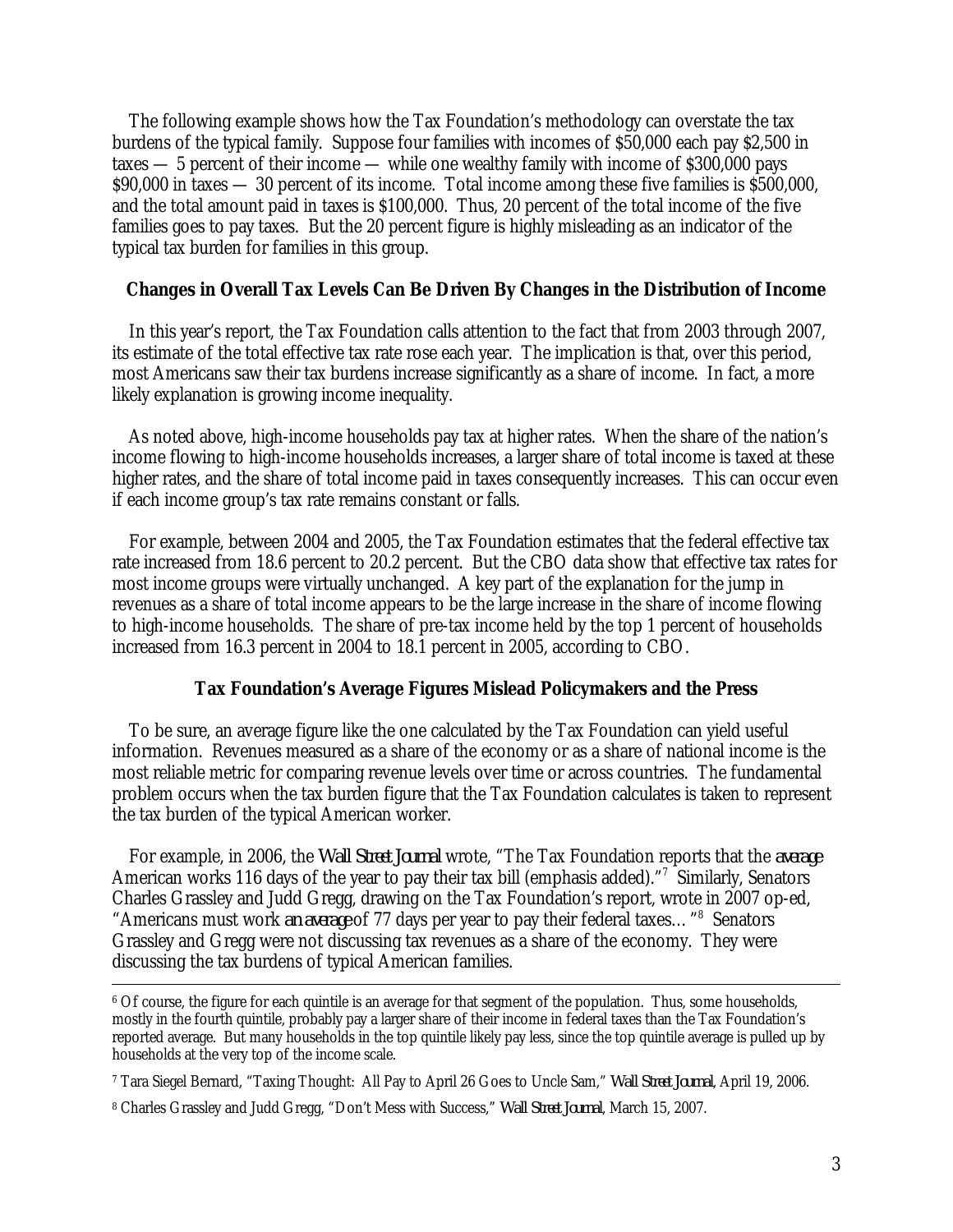#### The Tax Foundation's State-by-State Data Are Seriously Flawed

The Tax Foundation's report includes a list of dates described as representing "Tax Freedom Day" for each state. The Tax Foundation's state-by-state estimates suffer from various flaws.\*

- About two-thirds of the tax burdens in the Tax Foundation calculations are federal tax burdens. The amount of *federal* taxes paid by the residents of a state thus has a large impact on *that state's* "Tax Freedom Day." Since, as this analysis explains, the Tax Foundation methodology substantially overstates the federal tax burden of middle-class families, the Tax-Freedom-Day figures for each state also substantially exaggerate the tax burdens of middle-class families in that state.
- Because the federal income tax system is progressive, states with relatively wealthy residents end up under the Tax Foundation's methodology with a higher federal tax burden than other states. The fact that one state has higher-income residents than another state has nothing to do with the level of *state and local* taxes in the state. Yet by trumpeting state-level Tax Freedom Days that differ across the states, the Tax Foundation presentation is likely to lead to the misimpression that differences in burdens imposed by state and local taxes account for the differences across states in the Tax Foundation's "average tax burden," when that often is not the case.
- The Tax Foundation uses a procedure to allocate state corporate, severance, and tourism taxes based on the residence of the consumers who purchase products that businesses sell (adjusted for taxes that tourists pay). This is likely to lead to further misimpressions about the role of a state's tax policies on the tax burdens its residents are said to face. For example, when Alaska collects taxes from oil companies based on the amount of oil they produce in the state, the Tax Foundation does not count those taxes as part of Alaska's revenue. Rather, it adds those taxes to the tax burden in the states where oil is consumed. Maine residents, for example, consume a significant amount of fuel and so get allocated a large share of these Alaska taxes. Yet state legislators in Maine cannot have much impact on the level of taxes that Alaska or other oil-producing states levy on oil.

Further, the Tax Foundation highlights the tax burden for the current calendar year, making its own estimates of the taxes that will be collected during the year in the thousands of state and local jurisdictions around the country. Despite presenting these estimates as definitive, they are, in fact, speculative projections that have often proven to be significantly off-target when the actual data on state and local taxes are subsequently collected and published by the Census Bureau. For example, the Tax Foundation's 2002 report claimed that tax burdens had risen since 2000 in 38 states, that five states had lower tax burdens, and seven had no change. By 2005, the Tax Foundation had found it necessary to revise its 2002 estimates to show that only eight states (rather than 38) had higher tax burdens in 2002 than in 2000, while 39 had *lower* tax burdens and three had no change. And when the Census Bureau released its data for 2002, it found that only four states' tax burdens had risen, while tax burdens in 43 states had fallen (burdens were unchanged in three states). In its reports, the Tax Foundation does not adequately acknowledge the possibility that its data may be erroneous. Nor does the Tax Foundation give prominent attention to the revisions it makes when its previous estimates prove to have been faulty.

As a result, the Tax Foundation's proclamations of state Tax Freedom Days are misleading and do little to inform legitimate debates over levels of state and local taxes and the services those taxes support.

\_\_\_\_\_\_\_\_\_\_\_\_\_\_\_\_\_\_\_\_\_\_

<sup>\*</sup> See Nicholas Johnson, Iris Lav, and Joseph Llobrera, "Tax Foundation Estimates of State and Local Tax Burdens Are Not Reliable," Center on Budget and Policy Priorities, March 27, 2007.